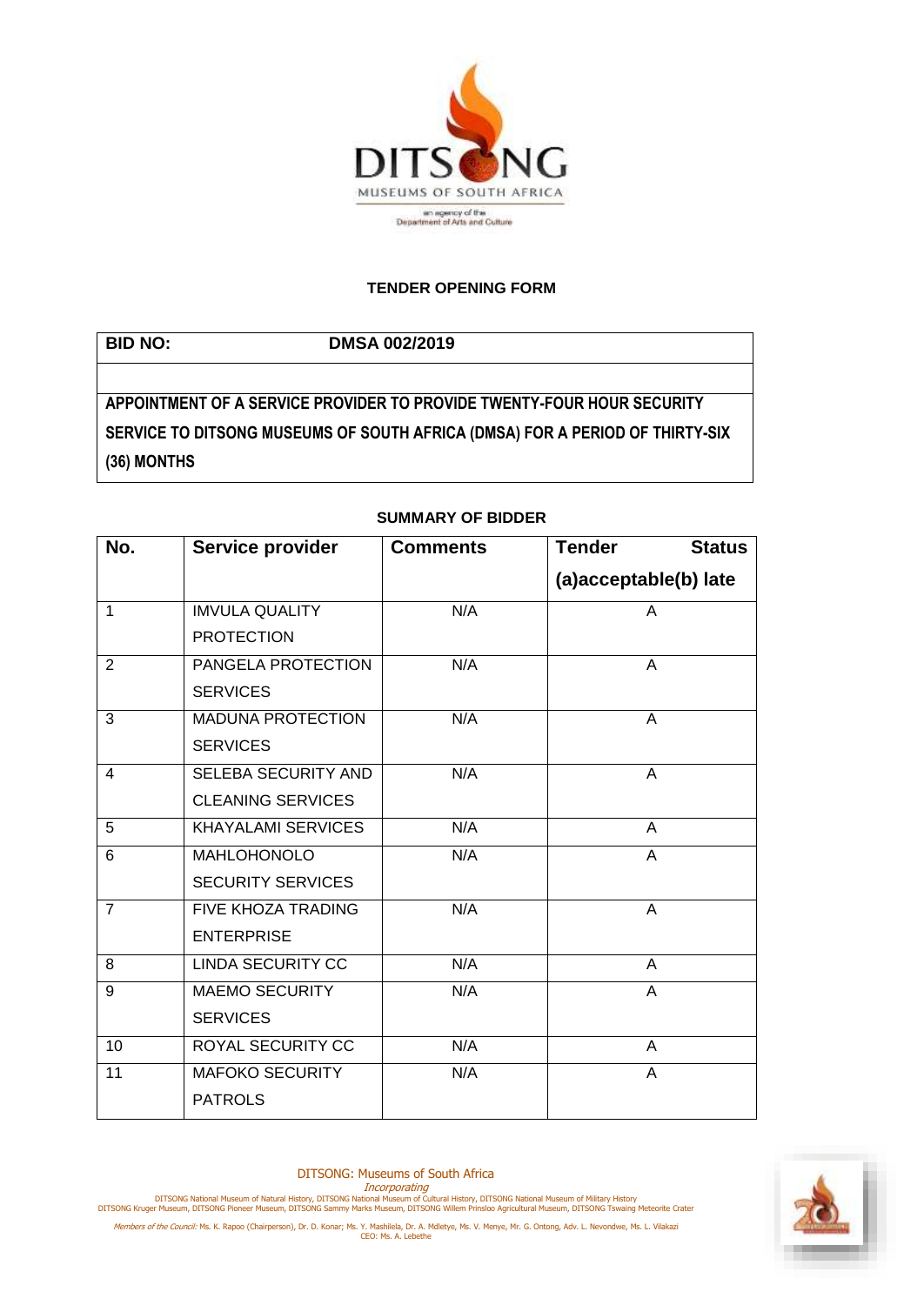| 12 | PEULOANE                       | N/A | A              |
|----|--------------------------------|-----|----------------|
| 13 | MR POPO PROTECTION             | N/A | A              |
|    | <b>SERVICES</b>                |     |                |
| 14 | <b>VIMTSIRE SECURITY</b>       | N/A | Α              |
|    | AND PROTECTION                 |     |                |
| 15 | <b>SENEGAL SECURITY</b>        | N/A | A              |
| 16 | <b>MJAYEU SECURITY</b>         | N/A | A              |
|    | SERVICES(PTY)LTD               |     |                |
| 17 | <b>ELDNA SECURITY</b>          | N/A | A              |
|    | SERVICES CC                    |     |                |
| 18 | <b>SELKIRK SECURITY</b>        | N/A | A              |
|    | <b>SERVICES</b>                |     |                |
| 19 | <b>FELA XHONHO</b>             | N/A | A              |
|    | <b>PROJECTS</b>                |     |                |
| 20 | <b>LONG LIVE PROJECTS</b>      | N/A | A              |
| 21 | <b>VHUTAKA GENERAL</b>         | N/A | Α              |
|    | <b>TRADING</b>                 |     |                |
| 22 | NDLEXWORX                      | N/A | A              |
|    | <b>PROTECTION</b>              |     |                |
| 23 | <b>MARUMOFASE</b>              | N/A | $\overline{A}$ |
|    | <b>SECURITY CC</b>             |     |                |
| 24 | <b>MCC SECURITY &amp;</b>      | N/A | A              |
|    | <b>PROJECTS</b>                |     |                |
| 25 | <b>SVOBODA SECURITY</b>        | N/A | A              |
|    | <b>SERVICES &amp; PROJECTS</b> |     |                |
| 26 | <b>MFUSI RISK</b>              | N/A | A              |
|    | <b>MANAGEMENT &amp;</b>        |     |                |
|    | <b>SECURITY</b>                |     |                |
| 27 | <b>GEZMAN SECURITY</b>         | N/A | A              |
|    | <b>SERVICES</b>                |     |                |
| 28 | <b>BATLHOKOMED</b>             | N/A | A              |
|    | MANAGEMENT                     |     |                |
|    | <b>SERVICES</b>                |     |                |
| 29 | <b>HLANGANI</b>                | N/A | A              |
|    | <b>PROTECTION</b>              |     |                |
| 30 | <b>GWALA SECURITY</b>          | N/A | A              |
| 31 | MODISE PROTECTION              | N/A | A              |
|    | <b>SERVICES</b>                |     |                |



DITSONG: Museums of South Africa

Incorporating<br>DITSONG National Museum of Natural History, DITSONG National Museum of Military History<br>DITSONG Kruger Museum, DITSONG Pioneer Museum, DITSONG Sammy Marks Museum, DITSONG Willem Prinsloo Agricultural Museum,

Members of the Council: Ms. K. Rapoo (Chairperson), Dr. D. Konar; Ms. Y. Mashilela, Dr. A. Mdletye, Ms. V. Menye, Mr. G. Ontong, Adv. L. Nevondwe, Ms. L. Vilakazi<br>CEO: Ms. A. Lebethe